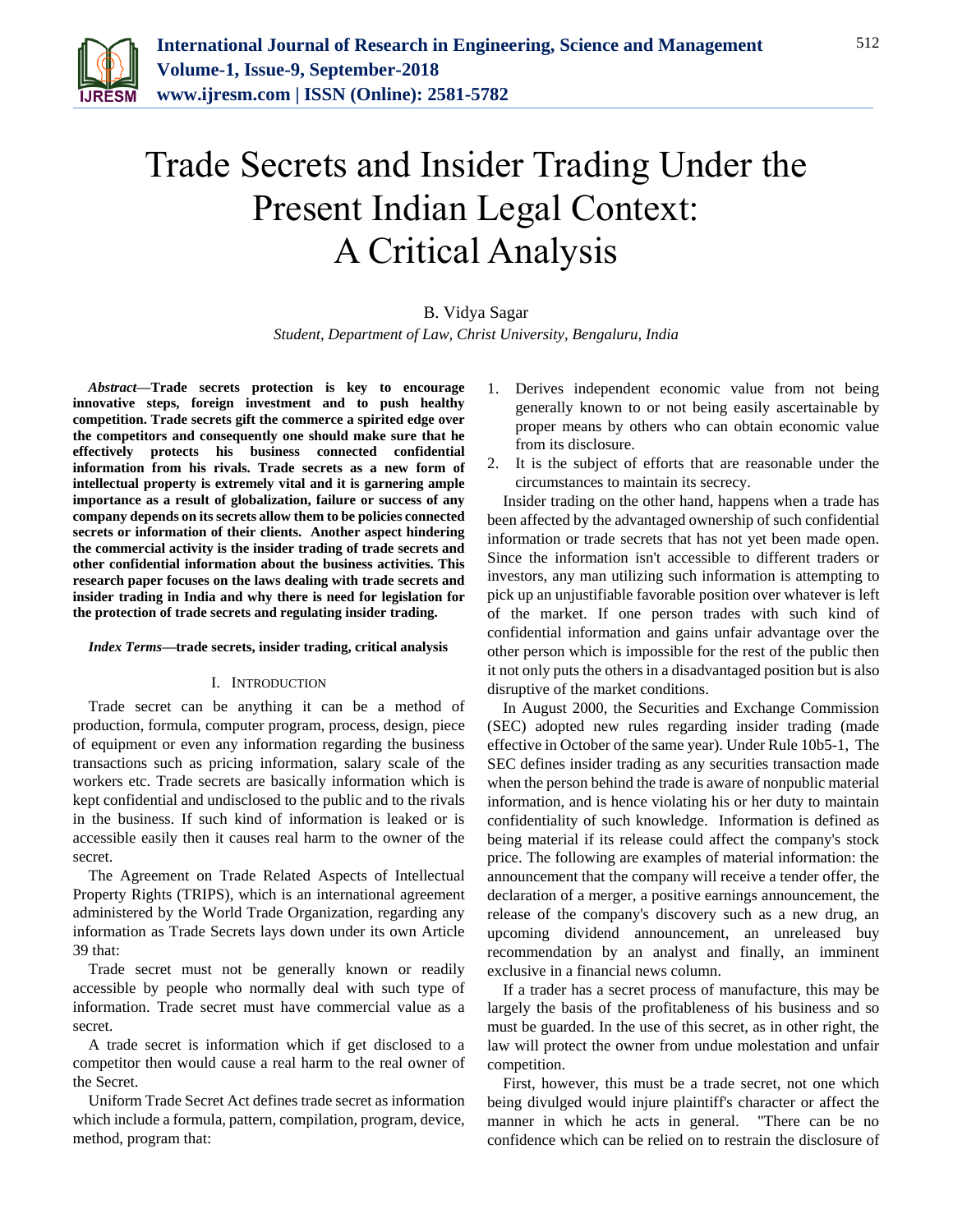

iniquity" and no employer can obtain the interposition of the law to prevent disclosure by an employee of his improper practices. Secondly, there must be a secret. In the early days, the court in England refused to grant an injunction against revealing a secret recipe for medicines. Lord Elton said, if the defendant has already told the secret, he cannot be prevented, and if there is no secret, as he alleges, how can the court try the question. The courts, however, now freely grant injunction in case of trade secrets, but, unless the defendant's own statement declares that he uses the secret, it is sometimes difficult to establish the fact that the goods are prepared thereby, except by chemical analysis. The difficulty of analysis is most pronounced in the case of vegetable compounds.

The main objective of trade secret law is to protect, maintain and promote standards of commercial trade and ethics and fair dealing this in turn encourages innovations as well. The law for protecting the trade secret is developed from the common law of unfair competition.

# *Who is an Insider?*

Clearly an insider, who has profound understanding into the undertakings of the corporate body and holdings and learning about "confidential information" identifying with the execution of the corporate body that could decidedly affect the development of the cost of its value, is at a better position concerning the public at large and the rivals and can make use of this information for his own benefit. The effect of the regulatory measure is to prevent the insider trading in the shares of the company to earn an unjustified benefit for him and to the disadvantage of the bonafide common shareholders.

According to the Regulations "insider" means any person who, is or was connected with the company or is deemed to have been connected with the company, and who is reasonably expected to have access, connection, to unpublished price sensitive information in respect of securities of a company, or who has received or has had access to such unpublished price sensitive information;

An analysis of the legal regime prevalent in India involves addressing five aspects: firstly, the scope and ambit of the concept of 'insider trading' under the SEBI Regulations as they stand today and the scope and ambit of the concepts of 'unpublished price sensitive information', 'insiders', 'connected persons' and 'persons deemed to be connected persons' which define the extent and applicability of these regulations; secondly, the procedure to investigate instances of insider trading and the powers available under the SEBI Regulations to combat insider trading; thirdly, the disclosure requirements under the SEBI regulations; fourthly, the requisites as to internal procedure prescribed under the SEBI Regulations; and lastly, the liability regime prevalent in India to penalise the practice of insider trading. These five aspects have been dealt with separately hereafter.

# *A. Research Objectives*

To study the impact of Trade Secret Protection in India.

- To ascertain the most suitable requirements for Trade Secret to protect confidential information.
- How Insider Trading has led to the trade secret infringement.
- To analyze which features would help India strengthen its regulatory mechanism on insider trading.

#### *B. Trade Secrets Protection–Legal Position in India*

The spirit of the commercial world is fair play with honesty. It can be only done through protection of trade practice. In India there are certain laws regarding every forms of Intellectual Property expect trade secret. No law has been enacted by the legislation of India. The member countries of Trade Related Aspects of Intellectual Property Rights (TRIPS) except India have already laws for the protection of trade secret. In India, Trade Secrets are most isolated field because there is no proper law for trade secrets protection. Trade secrets are protected in India under Indian Contract Act, 1872, under Section 27 which provides for remedies and also restrict any person from disclosing any information which he acquires at the time of employment or through contract. But in this provision there is only civil remedy and no criminal remedies. According to this section any information must be highly confidential to be constituted as Trade Secret. There are few criteria for deciding that whether any information amounts to trade secret or not i.e.

- The status of the employee and nature of his work.
- The nature of information itself.
- Whether the information could easily be isolated from other information which the employee was free to use.

For Trade Secret Protection in India, an attempt was made in 2008 by passing National Innovation Act, 2008. The draft of Indian Innovation Act, 2008 is generally based on the American Competes Act. It"s one of the objective was to codify and consolidate the law of confidentiality in aid to protect the confidential information, Trade Secrets and Innovation. The chapter VI of National Innovation Act, 2008 talks about "Confidentiality and Confidential Information and Remedies and Offences". This provision allows the parties to set out their rights and obligation contractually related to confidential Information and protects the information from being misappropriated. But this statute may very well protect and maintain the India's Innovation through other schemes. The connection of innovation, trade secret and confidential information can be best addressed by a specific legislation which particularly deals with protection of Trade Secrets.

In a case of V.N Deshpande v. Arvind Mills 36, where there was a clause in the agreement which prevents the appellant from revealing any secret Information of nature mentioned in that clause after termination of his service. The defendant was not prevented from acquiring information which makes him better employee for the public for future employment. It only prevents from revealing any secret information but he received as Respondents employee to another party. Therefore it was held that the words use in agreement was proper and injunction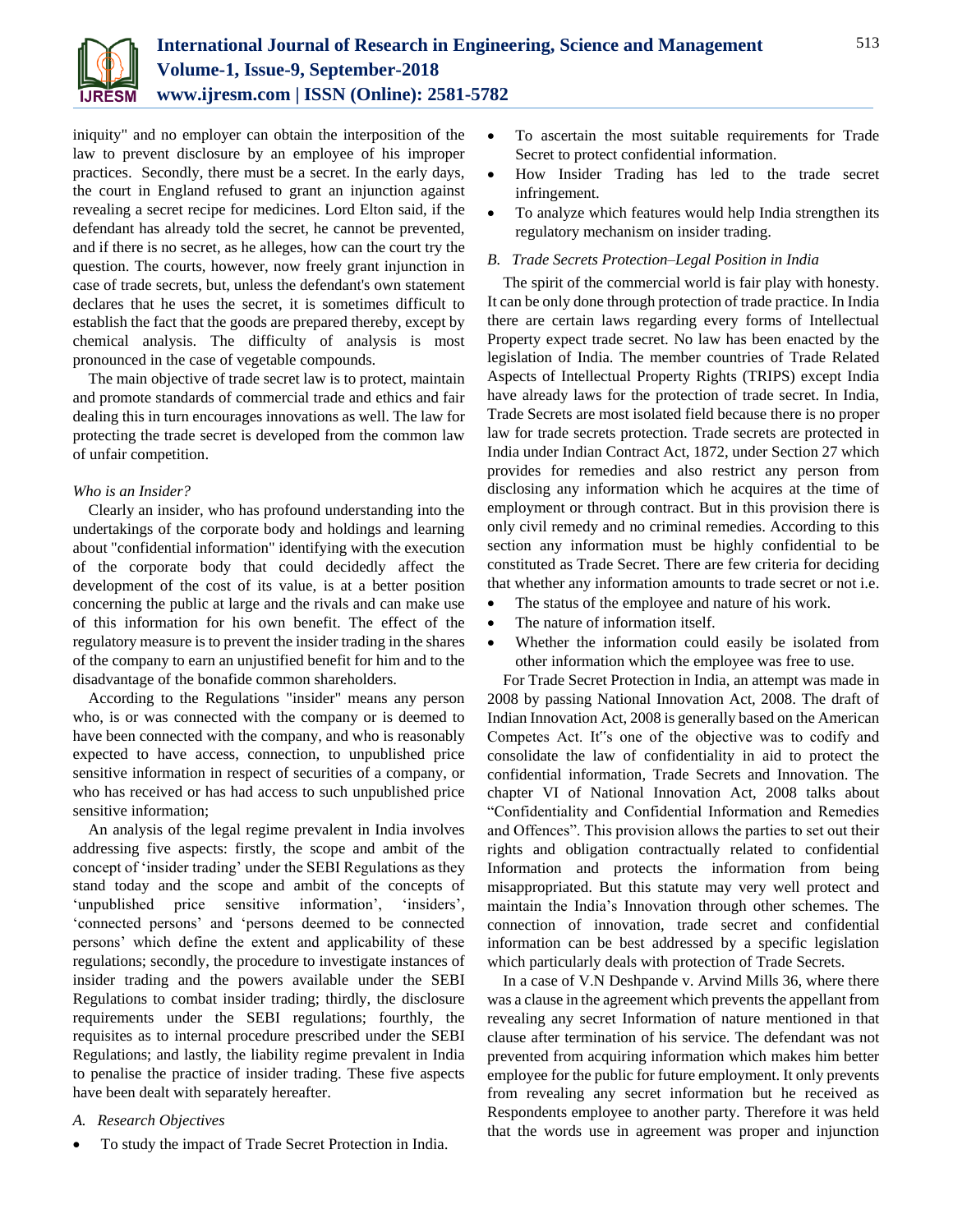

granted was reasonable. Another case of American Express Bank Ltd. V. Priya Puri 37, the Delhi High Court defined Trade Secret as formulae, technical know-how or a method of business adopted by an employer which is unknown to others and such information has reasonable impact on organizational expansion and economic interests. In another case of Bhrahmaputra Tea Co v. E Scarth38, where an attempt was made to restrain a servant from competing for five years after the period of service, the Calcutta High Court said that:

"Contracts by which persons are restrained from competing, after the term of their agreement is over, with their former employers within reasonable limits, are well known in English Law, and the omission to make any such contract an exception to the general prohibition contained in Section 27 indicates that it was not intended to give them legal effect in this country".

# *C. Legal Position of Insider Trading in India*

Insider trading is extremely detrimental to the growth of a healthy market. Even a small quantity of securities traded on the basis of inside information may also affect the integrity of the market. The security market in India was developed through the establishment of the Bombay Stock Exchange way back in 1875. The concept of Insider Trading can also be traced with its establishment. It was realized that such a system is detrimental to the interest of the Indian stock exchange. Before the establishment of Securities Exchange Board of India (SEBI), Insider Trading was mainly tackled by the provisions under the Companies Act, 1956 that required disclosure by directors etc. of the Company. The first governmental effort to regulate Insider Trading was the formation of Thomas Committee in 1947, which gave its recommendation in 1948 on the basis of which the provisions relating to Insider Trading were incorporated in the Companies Act, 1956 in the shape of a disclosure requirement. Sections 307 and 308 were incorporated under the Companies Act as a solution to reduce the problem of Insider Trading. These provisions were modeled on the basis of Section 195 and 198 of the English Companies Act, 1948. In 1977, the Sacchar Committee was constituted to review the Companies Act, 1956 and the Monopolies and Restrictive Trade Practices Act, 1969. In its report submitted in 1979, it stated that unfair profits, can, on occasion, be made in share dealings by the use of confidential information, not generally available to the investing public, by certain insiders having access to such price sensitive information. It recommended that amendments be made to Sections 307 and 308 of the Companies Act, 1956 to prohibit and restrict dealings by insiders and their relatives.

Thereafter, the High Powered Committee on Stock Exchange Reforms, the Patel Committee, was constituted in 1984 and in its report submitted in 1986 recommended that the Securities Contracts (Regulation) Act, 1956 be amended to make stock exchange manipulations including insider trading punishable. Thereafter in 1989, the Working Group on the Development of the Capital Market, the Abid Hussain Committee, recommended inter alia, a ban on insider trading and penalty for the same and that the SEBI, be asked to formulate the necessary legislation which should give it authority to enforce the same. In 1991, a consultative paper was issued by SEBI which made provisions for the curbing of insider trading.

In 1992, the SEBI brought out certain regulations which are referred to as the Securities and Exchange Board of India (Prohibition of Insider Trading) Regulations, 1992 ['SEBI Regulations']. There were certain drawbacks in the Insider Trading Regulations as they were short with only 12 Regulations and were not sufficient to deal with the problem of Insider Trading, these Regulations suffered from the following major drawbacks, such as the definition of 'insider' given in the Regulations is not happily framed it appears to be an ambiguous one, the regulations did not contain any provision prescribing penalty for contravention of the provisions of the regulations thereof and the power to seize the documents and to detain suspected offenders/violators under these Regulations.

# *D. What is 'Unpublished Price Sensitive Information?*

Before, analysing the provisions of law which determine what exactly would constitute 'insider trading', it is important to first establish what exactly constituted 'unpublished price sensitive information'. The SEBI regulations as they stand today do not define 'unpublished price sensitive information', as was the case prior to the 2002 amendment regulations, but define the terms 'price sensitive information' and 'unpublished' separately. Regulation 2(ha) defines 'price sensitive information' to mean any information which relates directly or indirectly to a company and which if published is likely to materially affect the price of securities of company. Further, certain information has been deemed to be price sensitive information firstly, periodical financial results of the company; secondly, intended declaration of dividends (both interim and final); thirdly, issue of securities or buy-back of securities; fourthly, any major expansion plans or execution of new projects; fifthly, amalgamation, mergers or takeovers; sixthly, disposal of the whole or substantial part of the undertaking; and lastly, significant changes in policies, plans or operations of the company. Further, Regulation 2(k) has defined 'unpublished' information to mean information which is not published by the company or its agents and is not specific in nature. Further, the Explanation to the Regulation has specifically clarified that speculative reports in the print or electronic media would not be considered 'published information'. Thus, the 2002 amendment sought to take away the defence which was provided by the unamended definition i.e. that any information which was generally known in the media or otherwise could not have qualified as unpublished price sensitive information.

# *E. Contractual Obligation*

When a contract is entered between the owner of the Trade Secret and to whom the trade secret is communicated, there becomes an obligation on the person to whom secret is disclosed not to reveal it to anyone else. It is called confidentiality agreement. This obligation may be in implied or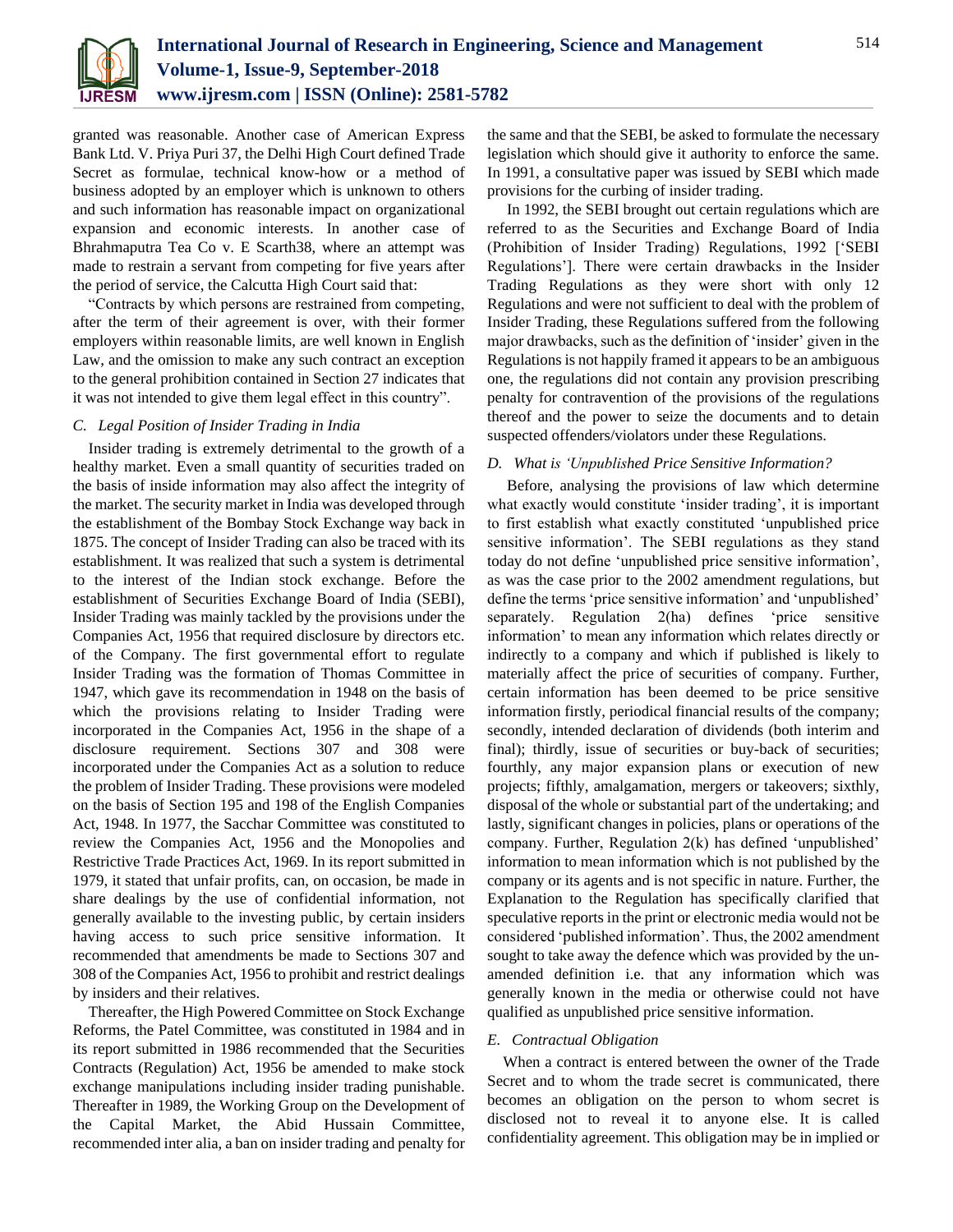

express form in the agreement. For breaching this there is penalty of liquidated damages. But there may be the case that the person to whom the trade secret is disclosed later becomes the employee of competitor, and then no such contractual obligation will work for abstaining the competitors from knowing the trade secrets of the company.

In a case of Tipping v. Clarke , the Court was of opinion that everyone employed is under an implied contract not to disclose it anywhere in the public which is the thing he learnt in execution of his duty as an employee. In the case Sanders v. Parry , it was held that there was implied duty upon an employee to serve his master with good faith and fidelity.

Moreover In a case of Niranjan Shankar Golikari v. Century Spg & Mfg Co. Ltd., in which question was raised regarding the validity of agreements in terms of Section 27 of Indian Contract Act. The facts of this case were that a foreign producer collaborated with accompany manufacturing tyre cord yarn by an agreement which stated that the company would maintain secrecy of all technical information. The respondents company signed a non-disclosure agreement with the appellant, at the time of its employment. Clause 9 of the agreement states that during the continuance of his employment as well as thereafter the employee shall keep confidential and prevent revealing of any information. The Court held that there is an implied term in a contract of employment that a former employee may not make use of his former employer's trade secrets. Therefore, in order to protect the storehouse of undisclosed information (Trade Secret) as defined under TRIPS in India, there should be a legislation to protect it.

# *F. Intersection of Trade Secrets and Insider Trading*

# *1. Corporate Insider Trading*

The authors who have most forcefully advanced the argument that insider trading causes share prices to reflect more accurately information about a firm also point out that this result is "from the perspective of an individual firm ... a public good, unless private, as opposed to social, gains accrue to the firm when the prices of its own securities convey accurate information. "They also point out several other gains that a firm can reap from the disclosure of information about itself through insider trading: (1) reduction of investor uncertainty, which induces outsiders to pay higher prices for the firm's shares;" (2) reduction of information costs for prospective investors, which, by saving resources, increases the firm's value; and (3) more accurate monitoring of the performance of managers, which leads to lower agency costs." It is likely, however, that the increased risk to outsiders that is associated with insider trading and that induces outsiders to pay lower prices for shares of firm's offsets, to some extent, the first two gains. Nonetheless, it appears likely that the existence of these gains alone would lead shareholders to prefer that insider trading occur. It should be noted that none of these gains depends on whether managers, as opposed to firms, engage in insider trading. Under traditional notions of agency law, however, the property rights in inside information would appear to belong to the firm rather than to

the manager. Inside information is produced and discovered by agents of the firm in course of their employment, and it appears intuitively more just, as well as consistent with the traditional principles of agency law, that such information be the property of the firm rather than that of its agents, the managers. If this characterization were accepted, the correct common law rule would be to allow corporate insider trading, while providing a suppletory rule against managerial insider trading. The manager who engages in insider trading would therefore be required to disgorge his profits to the firm, for he obtained them by unauthorized use of corporate property, thereby breaching his fiduciary duty of loyalty to the firm.It must be acknowledged, however, that this rule rests only on a "tiebreaker" argument. That is, the presumption that the property right in the information should be assigned to the firm, as principal, rather than to the manager, as agent, has no justification other than as a prediction of the bargains principals and agents would reach if they could negotiate at no cost. If the property right is allocated to managers, the same benefits would flow to the firm, since current shareholders could pay managers less in the form of direct compensation, thereby offsetting the wealth transfer to managers from the assignment of the right to engage in insider trading.

#### *G. The Hindustan Lever Ltd. Case*

The case of Hindustan Lever Ltd. v. SEBI was one of the first ever case of Insider Trading in India where SEBI scrutinized the involvement of a big Company (HLL) on Insider Trading. This case relates to Hindustan Lever Ltd who was alleged to be involved in Insider Trading transactions when it purchased 8 lac shares of Brooke Bond Lipton India Ltd (BBLIL) from Unit Trust of India (UTI) on the basis of unpublished price sensitive information regarding the impending merger of HLL and BBLIL. However, SAT reversed the order of SEBI on the ground that proposed merger was generally known and that and cited press reports which revealed the prior market knowledge of the proposed merger. The most significant fall out of this case was the subsequent amendment introduced in the SEBI Regulations, which was aimed at removing the loophole in the law that any information which was generally known in the media could not constitute unpublished price sensitive information. The amendment to Regulation 2(k) introduced in 2002, clearly provided that speculative reports in the print or electronic media would not be considered 'published' information.

#### *H. The Samir Arora Case*

The case of Samir Arora v. SEBI was another important case in the evolution of insider trading laws in India. The case relates back to 2003 wherein Samir C. Arora, the fund manager of Alliance Capital Mutual Fund was alleged to be involved in Insider Trading transactions when he disposed off the entire scrip of Digital Global Soft (DGL) held by him on the basis of the alleged unpublished price sensitive information of the merger ratio of DGL with HPI (Hewlett Packard). It was alleged